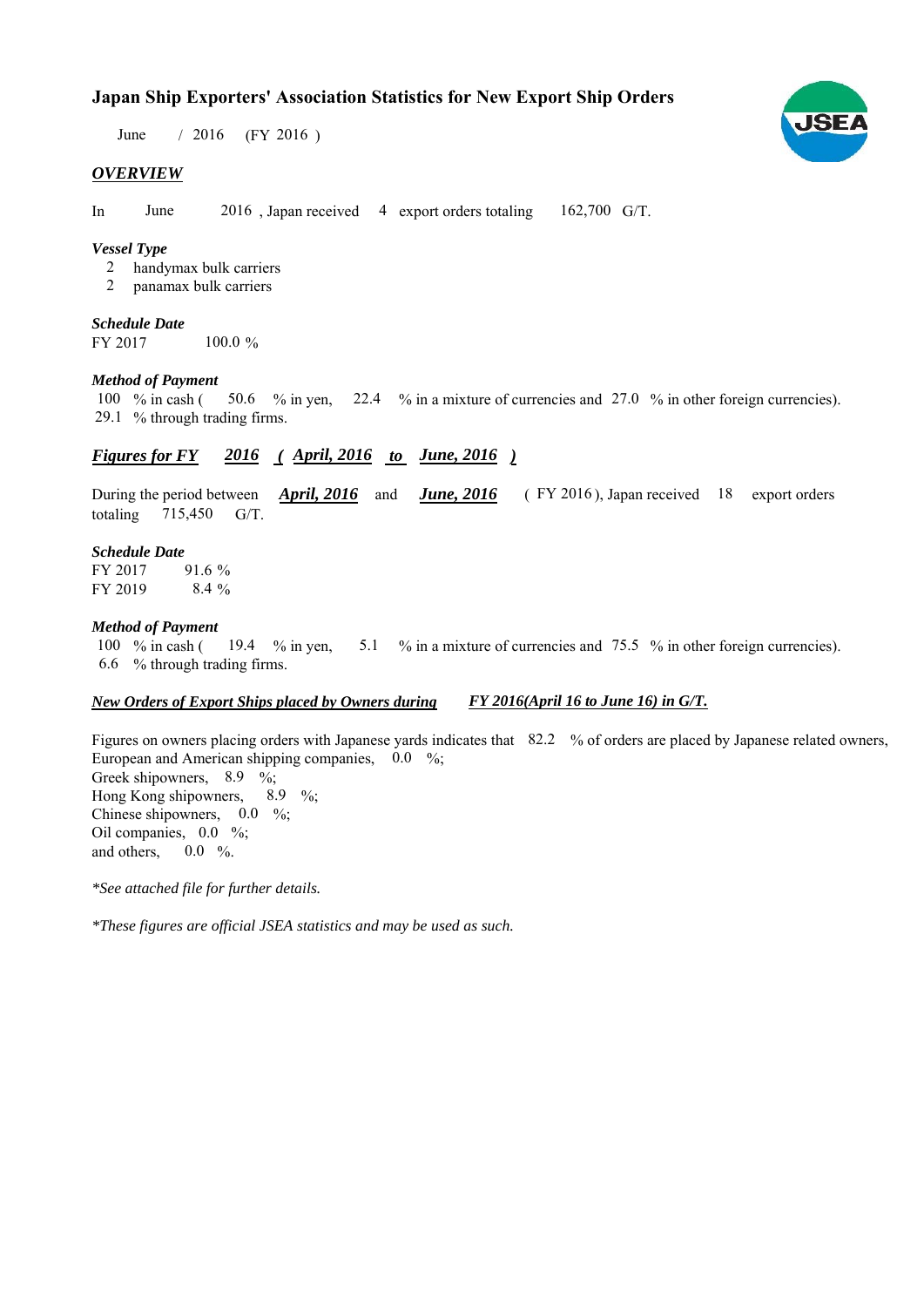#### New Export Orders Placed in June 2016 (FY 2016) Based on Fiscal Year

|                          |                    |            |                      |            |            |         |            |         |          |         |             |         |                   |         |                   | $\frac{1}{2}$ $\frac{1}{2}$ $\frac{1}{2}$ $\frac{1}{2}$ $\frac{1}{2}$ $\frac{1}{2}$ $\frac{1}{2}$ $\frac{1}{2}$ $\frac{1}{2}$ $\frac{1}{2}$ $\frac{1}{2}$ $\frac{1}{2}$ $\frac{1}{2}$ $\frac{1}{2}$ $\frac{1}{2}$ $\frac{1}{2}$ $\frac{1}{2}$ $\frac{1}{2}$ $\frac{1}{2}$ $\frac{1}{2}$ $\frac{1}{2}$ $\frac{1}{2}$ |
|--------------------------|--------------------|------------|----------------------|------------|------------|---------|------------|---------|----------|---------|-------------|---------|-------------------|---------|-------------------|---------------------------------------------------------------------------------------------------------------------------------------------------------------------------------------------------------------------------------------------------------------------------------------------------------------------|
| Description              | Apr 15 to Mar $16$ |            | Apr $15$ to Feb $16$ |            | March 2016 |         | April 2016 |         | May 2016 |         | June $2016$ |         | Apr 16 to June 16 |         | Jan 16 to June 16 |                                                                                                                                                                                                                                                                                                                     |
|                          | N0.                | G/T        | N0.                  | G/T        | No.        | G/T     | No.        | G/T     | No.      | G/T     | No.         | G/T     | No.               | G/T     | No.               | G/T                                                                                                                                                                                                                                                                                                                 |
| General Cargos           | 49                 | 4,315,137  | 49                   | 4,315,137  |            |         |            |         |          |         |             |         |                   |         |                   |                                                                                                                                                                                                                                                                                                                     |
| <b>Bulk Carriers</b>     | 232                | 9,138,799  | 228                  | 8,927,399  |            | 211,400 |            | 198,850 |          | 160,600 |             | 162,700 |                   | 522,150 | <b>26</b>         | 1,079,250                                                                                                                                                                                                                                                                                                           |
| Tankers                  | 108                | 6,723,599  | 101                  | 6,155,499  |            | 568,100 |            | 63,500  |          | 129,800 |             |         |                   | 193,300 |                   | 921,500                                                                                                                                                                                                                                                                                                             |
| <b>Combined Carriers</b> |                    |            |                      |            |            |         |            |         |          |         |             |         |                   |         |                   |                                                                                                                                                                                                                                                                                                                     |
| Others                   |                    |            |                      |            |            |         |            |         |          |         |             |         |                   |         |                   |                                                                                                                                                                                                                                                                                                                     |
| Total                    | 389                | 20,177,535 | 378                  | 19,398,035 |            | 779,500 |            | 262,350 |          | 290,400 |             | 162,700 |                   | 715,450 | 39                | 2,000,750                                                                                                                                                                                                                                                                                                           |
| FY 2016 / FY 2015 (%)    |                    | $*156.6$   |                      | 170.8      |            |         |            | 19.2    |          | 19.8    |             |         |                   |         |                   | ** $18.5$                                                                                                                                                                                                                                                                                                           |
| In CGT                   |                    | 9,502,859  |                      | 9,182,257  |            | 320,602 |            | 118,674 |          | 144,008 |             | 75,046  |                   | 337,728 |                   | 865,500                                                                                                                                                                                                                                                                                                             |

*Figures for shipbuilding orders of 500 G/T and over for export as steel vessels placed with JSEA members are covered.*

\*FY 2015/FY2014

\*\*Calendar Year 2016

JSEA (July 2016)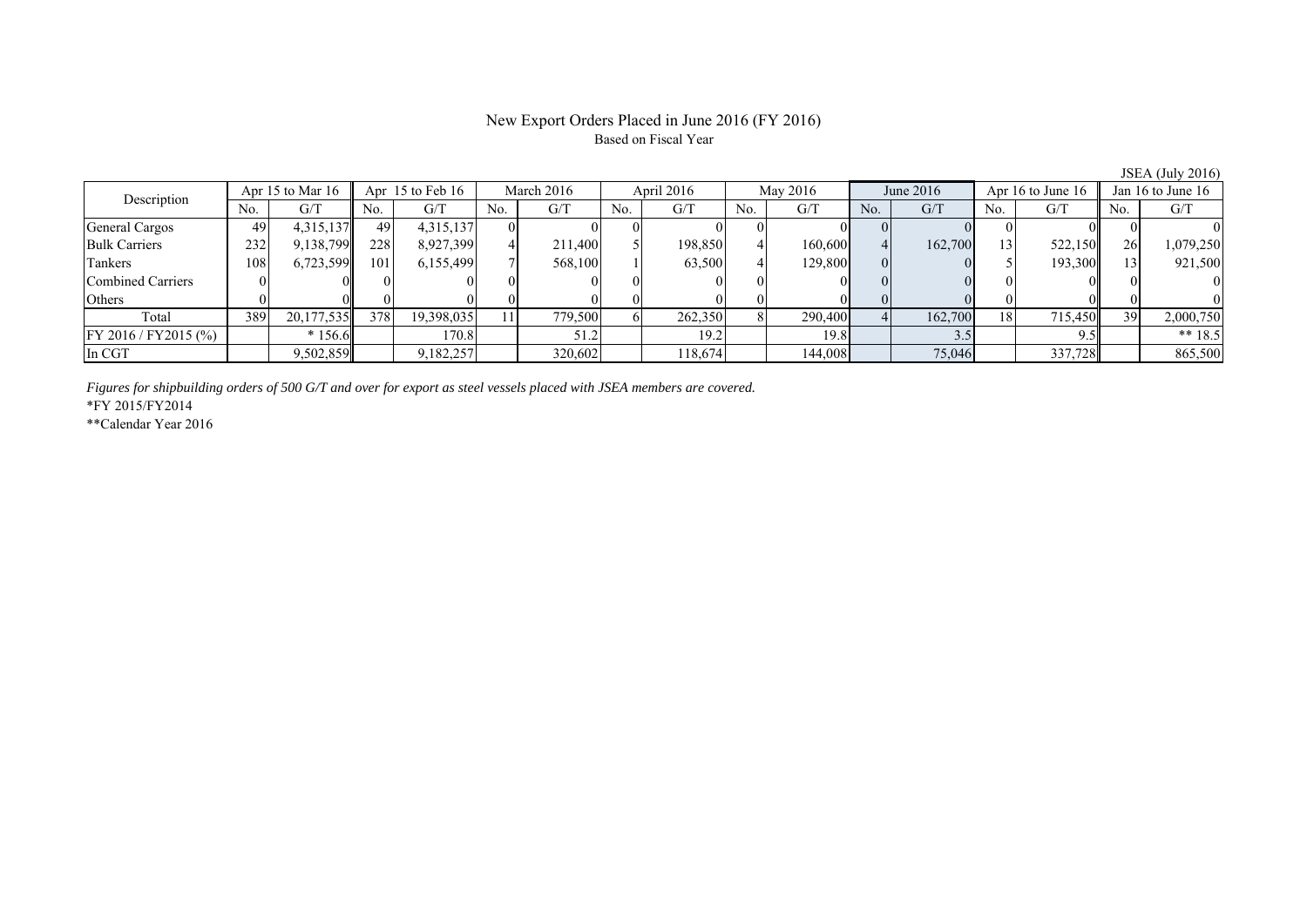#### Export Ships Delivered in June 2016 (FY 2016) Based on Fiscal Year

| Description             | Apr 15 to Mar $16$ |            | Apr $15$ to Feb $16$ |            | March 2016      |          | April 2016 |         | May 2016 |         | June 2016 |           | Apr 16 to June $16$ |           | Jan 16 to June $16$ |            |
|-------------------------|--------------------|------------|----------------------|------------|-----------------|----------|------------|---------|----------|---------|-----------|-----------|---------------------|-----------|---------------------|------------|
|                         | No.                | G/T        | No.                  | G/T        | No.             | G/T      | No.        | G/T     | No.      | G/T     | No.       | G/T       | No.                 | G/T       | No.                 | G/T        |
| General Cargos          | 16                 | 1,018,573  | 14                   | 867,238    |                 | 151,335  |            | 9,929   |          | 152,540 |           | 9,865     |                     | 172,334   |                     | 563,850    |
| <b>Bulk Carriers</b>    | 252                | 9,860,726  | 219                  | 8,454,899  | 33 <sub>1</sub> | .405,827 | 21         | 822,252 | 17       | 734,212 | 17        | 657,295   | 55                  | 2,213,759 | 144                 | 5,897,648  |
| Tankers                 | 22                 | 801,222    | 191                  | 684,761    |                 | 116.461  |            | 4,300   |          | 70,286  |           | 394,917   |                     | 469,503   | 20                  | 1,006,268  |
| Combined Carriers       |                    |            |                      |            |                 |          |            |         |          |         |           |           |                     |           |                     |            |
| Others                  |                    | 156.815    |                      | 10,606     |                 | 146,209  |            |         |          |         |           |           |                     |           |                     | 147,546    |
| Total                   | 294                | 11,837,336 | 254                  | 10,017,504 | 40              | ,819,832 | 23         | 836,481 | 21       | 957,038 | 22        | 1,062,077 | 66                  | 2,855,596 | .71                 | 7,615,312  |
| $FY 2016 / FY 2015$ (%) |                    | $*100.6$   |                      | 97.2       |                 | 124.8    |            | 119.1   |          | 118.8   |           | 137.5     |                     | 125.3     |                     | ** $122.7$ |
| In CGT                  |                    | 5,728,124  |                      | 4,799,864  |                 | 928,260  |            | 394,701 |          | 433,491 |           | 509,020   |                     | 1,337,212 |                     | 3,673,237  |

*Deliveries of new shipbuilding orders of 500 G/T and over for export as steel vessels placed with JSEA members are covered.*

\*FY 2015/FY2014

\*\*Calendar Year 2016

JSEA (July 2016)